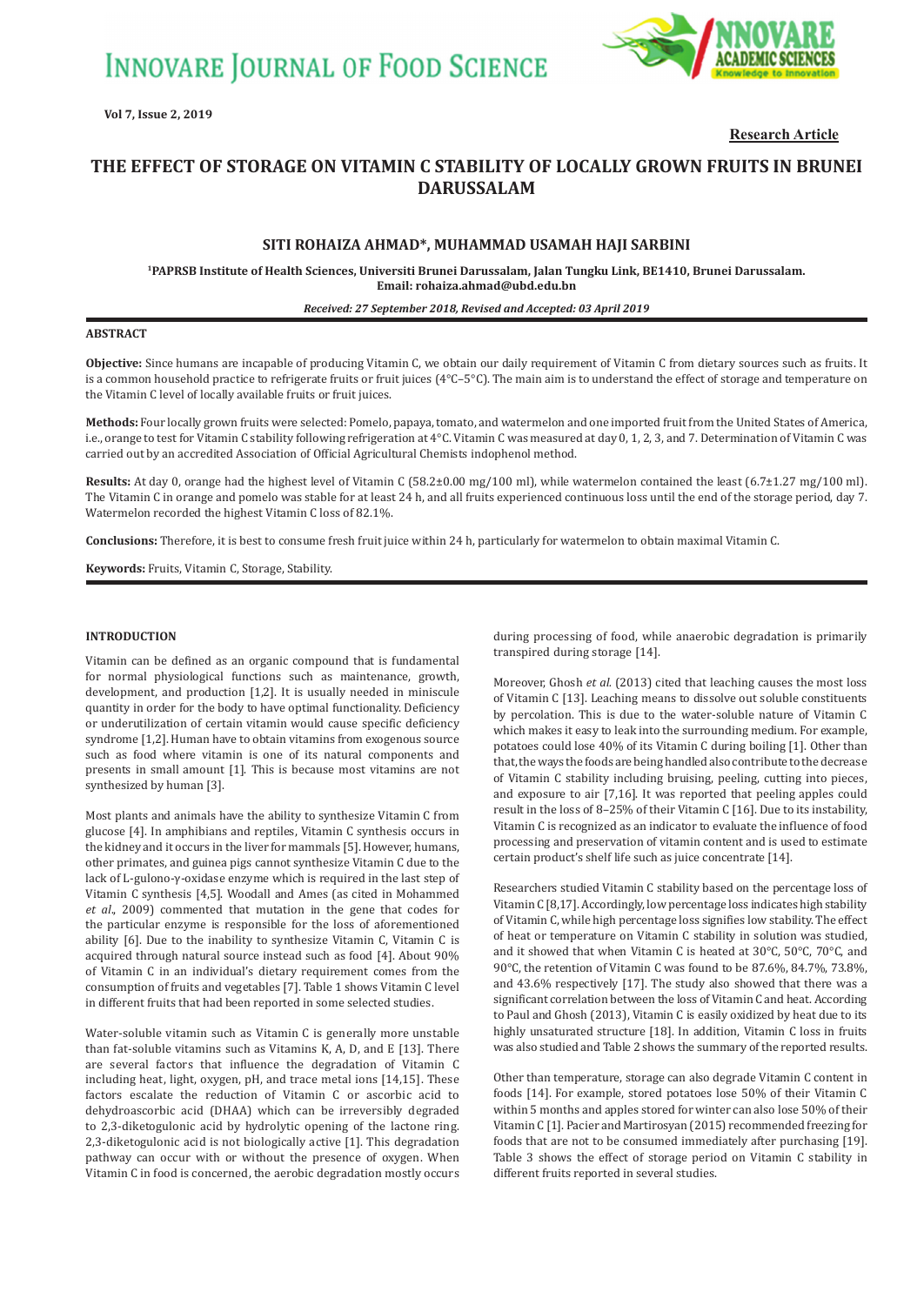| Fruit      | Source of fruits (Country) | Vitamin C level (mg/100 ml) | <b>Sources</b>                   |
|------------|----------------------------|-----------------------------|----------------------------------|
| Orange     | Pakistan                   | 12.78                       | Tareen et al., 2015 [8,23]       |
|            | Damaturu, Nigeria          | $39.75 \pm 1.00$            |                                  |
|            | Ethiopia                   | 141.34±22.07                |                                  |
| Pomelo     | Nepal                      | $56.93 \pm 2.13*$           | [10]                             |
|            |                            | $66.7 \pm 1.72**$           |                                  |
|            |                            | $60.25 \pm 0.25$ **         |                                  |
| Papaya     | Pakistan                   | 9.31                        | Tareen <i>et al.</i> , 2015 [23] |
|            | Ethiopia                   | $1673 \pm 136$              |                                  |
| Tomato     | Damaturu, Nigeria          | $19.13 \pm 1.63$            | [8, 11]                          |
|            | Nsukka, Nigeria            | $37.85 \pm 0.06$            |                                  |
| Watermelon | Damaturu, Nigeria          | $27.50 \pm 1.25$            | [8, 12]                          |
|            | Nasarawa, Nigeria          | $4.08 \pm 0.12$             |                                  |

#### **Table 1: Vitamin C level (mg/100 ml) in some selected fruits**

\*Using iodometric method, \*\*using dye-titration method, \*\*\*using spectrophotometric method

## **Table 2: Effect of temperature on Vitamin C loss**

| <b>Food Item</b> | <b>Heating condition</b> |                | Vitamin C loss (%) | <b>Sources</b>        |  |
|------------------|--------------------------|----------------|--------------------|-----------------------|--|
|                  | Temperature (°C)         | Duration (min) |                    |                       |  |
| Orange           | 20                       | 10             | 0.9                | Diengdoh et al., 2014 |  |
|                  | 50                       |                | 42.4               |                       |  |
| Pineapple        | 20                       | 10             | 0.4                |                       |  |
|                  | 50                       |                | 74.3               |                       |  |
| Strawberry       | 20                       | 10             | 0.2                |                       |  |
|                  | 50                       |                | 48.8               |                       |  |
| Grapefruit       | 35                       | 60             | 8.2                | [16]                  |  |
|                  | 55                       |                | 13.7               |                       |  |
| Pomegranate      | 70                       | 60             | 16.1               | $[18]$                |  |
|                  | 80                       |                | 18.4               |                       |  |

#### **Table 3: Effect of storage period on Vitamin C loss**

| <b>Fruits</b>             | <b>Storage condition</b>   |                 | Vitamin Closs (%) | <b>Sources</b> |
|---------------------------|----------------------------|-----------------|-------------------|----------------|
|                           | Temperature <sup>o</sup> C | Duration/period |                   |                |
| Lemon                     | $4 - 5$                    | 1 day           | 14.3              | $[7]$          |
|                           |                            | 3 days          | 22.1              |                |
| Lime                      | $4 - 5$                    | 1 day           | 4.7               |                |
|                           |                            | 3 days          | 17.6              |                |
| Pineapple                 | $-17$                      | 2 weeks         | 15                | $[20]$         |
|                           |                            | 4 weeks         | 25.9              |                |
| Guava                     | $-17$                      | 2 weeks         | 28.8              |                |
|                           |                            | 4 weeks         | 34.7              |                |
| Boabab                    | $-17$                      | 2 weeks         | 8.7               |                |
|                           |                            | 4 weeks         | 12                |                |
| Strawberry (heritage)     | $-20$                      | 90 days         | 20                | $[21]$         |
|                           |                            | 365 days        | 34                |                |
| Strawberry (autumn bliss) | $-20$                      | 90 days         | 20                |                |
|                           |                            | 365 days        | 56                |                |

Five different fruits were selected in this study to test for their level of Vitamin C by using the indophenol method. This study also investigated the Vitamin C stability when extracted fruit juices are stored for 7 days at 4°C. Therefore, the aims of the research were as follows:

- To determine the level of Vitamin C in selected fruits (day 0).
- To investigate the effect of storage on Vitamin C and relate it to the stability of Vitamin C in the selected fruits.
- To give recommendation on the optimum time of fresh fruit juice consumption to obtain maximal Vitamin C.

## **METHODS**

Fruits that were tested in this study were orange (*Citrus sinensis*), pomelo *(Citrus maxima)*, papaya (*Carica papaya*), tomato (*Solanum lycopersicum*), and watermelon (*Citrullus lanatus*)*.*

All samples with exception of orange were bought from the wet market at Gadong (*Pasar Gadong*) and they were claimed to be grown locally. Oranges were bought from local supermarket and they were imported from the United States of America. All the samples were washed minimally with tap water to remove dirt before the extraction process begins.

Fruits were bought and processed on the same day. The fruit was peeled and its flesh was cut into smaller pieces to ease the juice extraction process. Slices of the fruit flesh were wrapped with cotton cloth and hand squeezed to extract its juice into a 250 ml beaker [8]. The cotton cloth acted as filter so that the extracted juice would be devoid of pulps. It is to be noted that the extraction was carried out with lights switched off to limit light exposure.

About 10 ml of extracted juice was transferred from the beaker into 50 ml Falcon tubes fully covered with aluminum foil to protect from light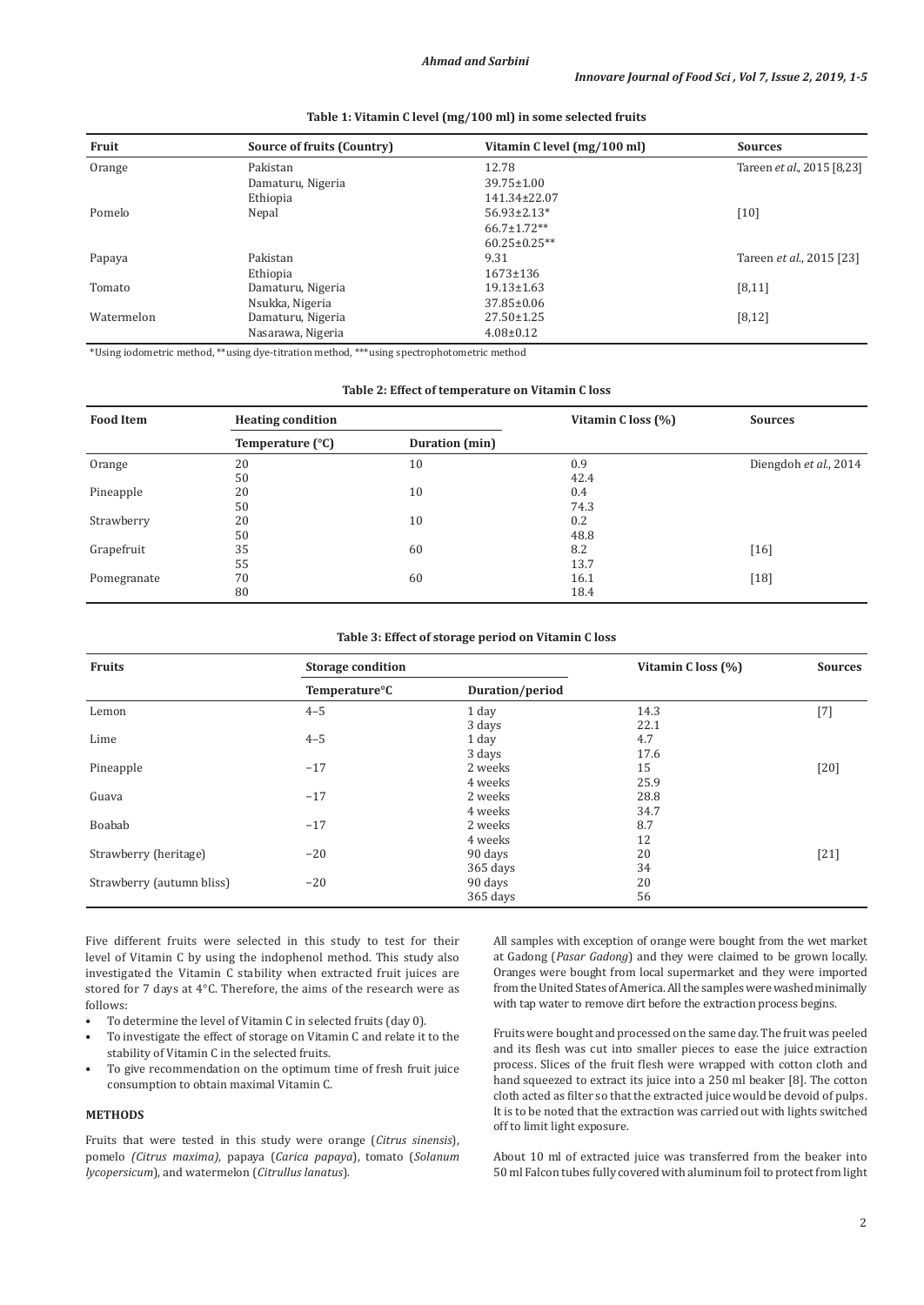and was prelabeled (day 0, 1, 2, 3, and 7). Juice in the tube labeled day 0 was tested for its Vitamin C level on the same day of juice extraction. All the other tubes were covered with aluminum foil to avoid light exposure and then stored in a fridge set at 4°C until it was used for analysis at the intended time.

For the analysis of Vitamin C, 10 ml of 10% trichloroacetic acid (TCA) (Sigma-Aldrich) was then added into the tube containing the juice. The tube must remain covered with aluminum foil. The solution was mixed by placing the tube on the roller mixer for at least 15 min. After it was homogenized, it was subjected to centrifugation at 4700 rpg for 20 min at 4°C to obtain a clear supernatant. The supernatant was finally transferred into 15 ml Falcon tube. This supernatant was used to determine the level of Vitamin C using the indophenol method. In addition to the juice samples being tested, a control solution which was made up of 8 mg ascorbic acid diluted in 10 ml of 10% TCA was also tested for Vitamin C content. Finally, the protocol of indophenol method used in this study was adopted from Food Analysis Laboratory Manual by Nielsen [22] with slight modification [22]. The protocol of recovery assay was adopted from Thermo Fisher Scientific (2007).

#### **RESULTS**

The Vitamin C level in each fruit tested is tabulated in Table 4, expressed in mean of the readings ± standard deviation (SD). Orange had the highest level of Vitamin C followed closely by papaya, pomelo, and tomato. Meanwhile, watermelon had the lowest Vitamin C content. The SD of the result of each fruit was also calculated and found to be <1.5. Table 5 shows the Vitamin C content in each fruit on a respective day. All five fruits and the control showed a decrease in Vitamin C by day 7; however, the degree of Vitamin C loss between the fruits was varied. Watermelon already experienced 13.4% loss of Vitamin C on day 1 and the loss continued to increase up to 82.1% on day 7. On the other hand, orange was found to be the one with the highest Vitamin C retention of the five fruits. Orange only experienced 19.2% loss of its original Vitamin C content within 7 days' period. The rank of fruits based on their Vitamin C is a loss which is in this order: Watermelon (82.1%), tomato (70%), pomelo (60%), papaya (28.3%), and orange (19.2%). Finally, control solution lost 37.2% of its Vitamin C on day 7.

The results showed that, for the first 2 days, Vitamin C in control solution remained stable and then decreased afterward. In addition, there was a sharp decrease on day 7. It is observed that pomelo and tomato followed this "control" trend. However, the decline of Vitamin C in the other three

**Table 4: Vitamin C level (mg/100 ml) for each fruit**

| <b>Fruit</b> | Vitamin C level<br>Mean $\pm$ SD (mg/100 ml) |  |  |
|--------------|----------------------------------------------|--|--|
| Orange       | $58.2 \pm 0.00$                              |  |  |
| Pomelo       | $54.0 \pm 0.73$                              |  |  |
| Papaya       | $56.9 \pm 0.73$                              |  |  |
| Tomato       | $22.4 \pm 1.46$                              |  |  |
| Watermelon   | $6.7 \pm 1.27$                               |  |  |
|              |                                              |  |  |

All data are expressed as mean±SD of a triplicate set of values (n=3). SD: Standard deviation

fruits orange, papaya, and watermelon did not share this pattern, but they had similar degradation trend to each other. All three fruits experienced a reduction in Vitamin C level on day 1 and shared a noticeable reduction on day 2 as well. Their levels continued to decrease until the end of the 7 days' storage period.

Furthermore, the data on day 0 and 7 were compared and a paired t-test was performed by Microsoft Excel. The paired t-test showed p<0.05 for all the fruits which means that the loss of Vitamin C is significant. This signifies that there is a significant correlation between loss of Vitamin C in all the five fruits and storage period. For the recovery assay analysis, at lower spike level (36 mg/100 ml), the recovery percentages were relatively close to 100%, while higher spike level (136 mg/100 ml) produced higher recovery percentage (Table 6). All values are expressed in mean of three readings ± SD.

#### **DISCUSSION**

The result of this study was compared with other previous studies and the levels of Vitamin C reported were varied. A study conducted by Tareen *et al.* [23] found that orange had 12.78 mg/100 ml of Vitamin C [23]. El-Ishaq and Obirinakem (2015) reported that the Vitamin C content in orange was 39.75±1.00 mg/100 ml [8]. Another study by Bekele and Geleta [9] found much higher content of Vitamin C in orange which was 141.34±22.07 mg/100 mL [9]. However, in this present study, orange had 58.2±0.00 mg/100 ml of Vitamin C. The oranges used in the previous studies were of different origins. Oranges studied by Tareen *et al.* [23], El-Ishaq and Obirinakem (2015), and Bekele and Geleta (2015) were from Pakistan, Nigeria, and Ethiopia, respectively [8,9]. This shows that the location of where the fruits were obtained greatly influences the level of Vitamin C.

In this study, pomelo had 54.0±0.73 mg/100 ml of Vitamin C. This value was in agreement with the value reported by Shrestha *et al*. [10] using iodometric titration which was 56.93±2.13 mg/100 ml [10]. However, the authors also carried out the determination of Vitamin C using dye titration and spectrophotometric method. They found that Vitamin C level in Pomelo in Nepal to be 66.7±1.72 mg/100 ml using the dye titration method and 60.25±0.25 mg/100 ml when using the spectophotometric method. Their study depicts that the method of analysis could give variance in the result.

Bekele and Greta [9] reported that Vitamin C level in papaya was 1673±136 mg/100 mL; however, this present study reported much lower result of 56.9±0.73 mg/100 ml [9]. Tareen *et al.* (2015) reported even lower result in which the level of Vitamin C in papaya was 9.31 mg/100 ml [23]. The difference could again be attributed to the difference in location. Papaya studied by Tareen *et al.* (2015) and Bekele and Greta [9] was from Pakistan and Ethiopia, respectively.

The Vitamin C content of tomato in this study was found to be 22.4±1.46 mg/100 ml. This value was close to the value reported by El-Ishaq and Obirinakem (2015) which was 19.13±1.63 mg/100ml [8]. However, Madukwe *et al*. [11] reported a higher level which was 37.85±0.06 mg/100 ml [11]. Both studies used tomato originated in Nigeria but from different regions. Tomato studied by El-Ishaq and Obirinakem (2015) and Madukwe *et al*. (2013) was from Damaturu and Nsukka, Nigeria, respectively [8,11].

#### **Table 5: Vitamin C level (mg/100 ml) over 7 days**

| <b>Fruit/Sample</b> |                 | Vitamin C level Mean±SD (mg/100 ml) |                 |                 |                 |  |  |
|---------------------|-----------------|-------------------------------------|-----------------|-----------------|-----------------|--|--|
|                     | Day 0           | Day 1                               | Dav 2           | Day 3           | Day 7           |  |  |
| Orange              | $58.2 \pm 0.00$ | $56.8 \pm 1.23$                     | $53.4 \pm 0.71$ | $51.3 \pm 0.00$ | $47.0 \pm 0.72$ |  |  |
| Pomelo              | $54.0 \pm 0.73$ | $53.9 \pm 0.71$                     | $52.5 \pm 0.71$ | $51.3 \pm 1.25$ | $21.6 \pm 2.60$ |  |  |
| Papaya              | $56.9 \pm 0.73$ | $53.5 \pm 0.71$                     | $46.8 \pm 0.71$ | $45.5 \pm 1.44$ | $40.8 \pm 1.91$ |  |  |
| Tomato              | $22.4 \pm 1.46$ | $20.6 \pm 0.71$                     | $20.5 \pm 0.00$ | $17.1 \pm 0.72$ | $6.7 \pm 0.00$  |  |  |
| Watermelon          | $6.7 \pm 1.27$  | $5.8 \pm 1.43$                      | $2.5 \pm 0.00$  | $1.7 \pm 1.91$  | $1.2 \pm 0.72$  |  |  |
| Control             | $74.2 \pm 0.97$ | $74.0 \pm 0.36$                     | $72.9 \pm 0.36$ | $68.4 \pm 0.96$ | $46.6 \pm 0.72$ |  |  |

All data are expressed as mean±SD of a triplicate set of values (n=3). SD: Standard deviation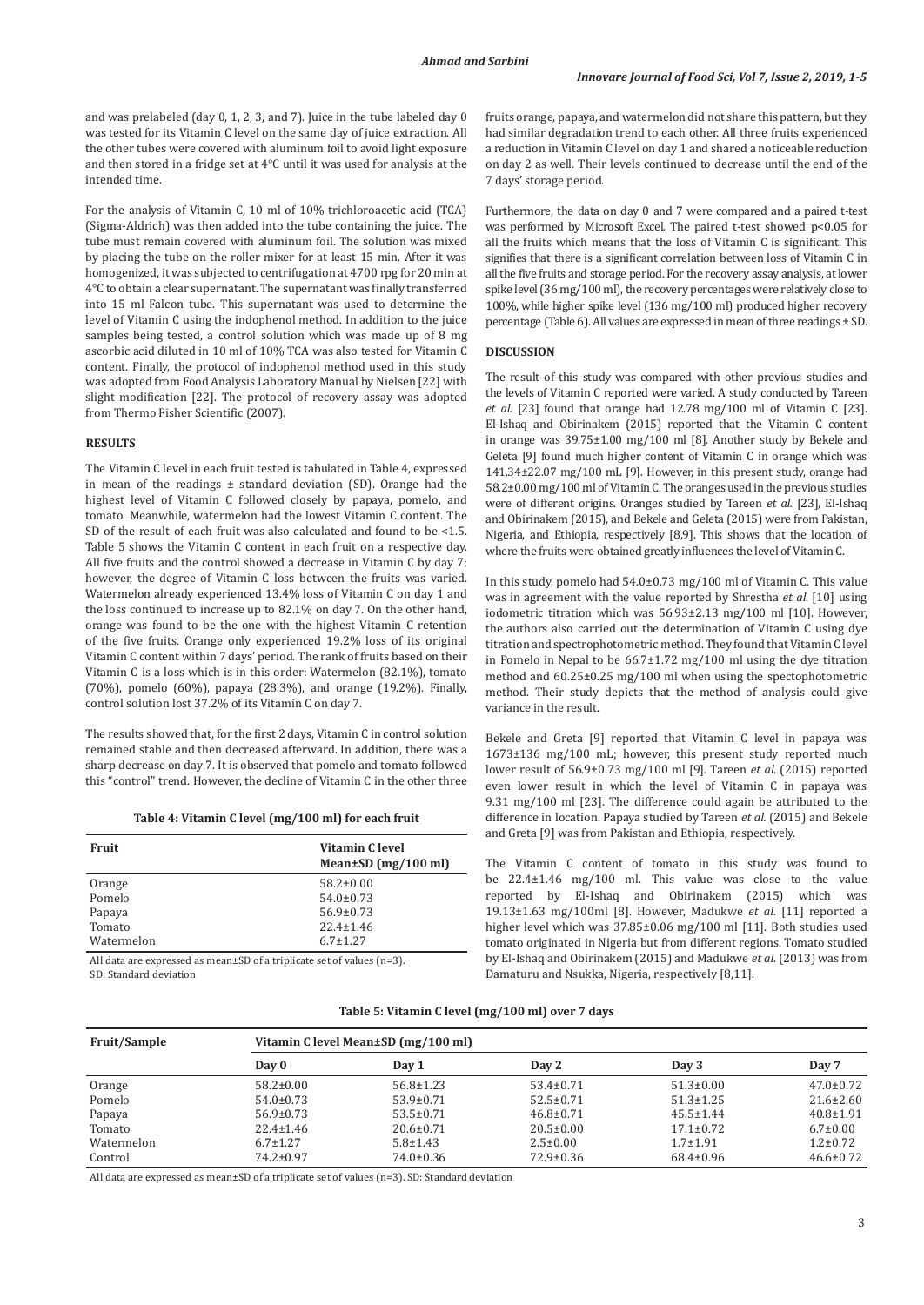| <b>Fruit</b> | Spike level (36 mg/100 ml)                     |                                                |              | Spike level $(136 \text{ mg}/100 \text{ ml})$  |                                                |                  |
|--------------|------------------------------------------------|------------------------------------------------|--------------|------------------------------------------------|------------------------------------------------|------------------|
|              | <b>Expected</b><br>value $(mg/100 \text{ ml})$ | <b>Observed</b><br>value $(mg/100 \text{ ml})$ | Recovery (%) | <b>Expected</b><br>value $(mg/100 \text{ ml})$ | <b>Observed</b><br>value $(mg/100 \text{ ml})$ | Recovery $(\% )$ |
| Orange       | $38.4 \pm 0.8$                                 | $33.7 \pm 0.7$                                 | 87.8         | $132 \pm 0.8$                                  | $134 \pm 2.5$                                  | 101.5            |
| Pomelo       |                                                | $33.9 \pm 2.2$                                 | 88.3         |                                                | $130+0.7$                                      | 98.5             |
| Papaya       |                                                | $34.4 \pm 0.4$                                 | 89.6         |                                                | $137+0.4$                                      | 103.8            |
| Tomato       |                                                | $38.2 \pm 0.7$                                 | 99.5         |                                                | $147 + 5.8$                                    | 111.4            |
| Watermelon   |                                                | $37.7 \pm 0.0$                                 | 98.2         |                                                | $141 \pm 1.4$                                  | 106.8            |

**Table 6: Percentage recovery in each fruit in different spike levels**

All data are expressed as mean±SD of a triplicate set of values (n=3). SD: Standard deviation

Similar observation was made in comparing the values of Vitamin C in watermelon. The level of Vitamin C in watermelon in this present study which was 6.7±1.27 mg/100 ml was comparable to the value reported by Nweze *et al*. (2015) which was 4.08±0.12 mg/100 ml [12]. However, the level of Vitamin C in watermelon reported by El-Ishaq and Obirinakem (2015) was higher (27.50±1.25 mg/100 ml). Both of the previous studies used watermelon from different regions as well [8]. Watermelon studied by El-Ishaq and Obirinakem (2015) and Nweze *et al*. (2015) was from Damaturu and Nasarawa, Nigeria, respectively [8,12]. These comparisons emphasized that regional location of fruit is a key factor in explaining the difference in the Vitamin C level. In addition, a study by Wall [24] found that papaya of the same cultivar acquired from two different regions in Hawaii had a difference of 11.4 mg/100 g [24].

Some of the studies mentioned above employed different methods to determine Vitamin C level than the method used in this present study. It could be speculated that the method may contribute to the result variation observed. However, Esch *et al*. (2010) compared the results of their Vitamin C level by cyclic voltammetry and 2,6-dichlorophenolindophenol titration and they found no significant difference [25].

Even when the same methodology is applied, there is still a considerable difference in the level of Vitamin C in the same species of fruit. For example, El-Ishaq and Obirinakem (2015) found that orange had 39.75±1.00 mg/100 ml, while this present study found the Vitamin C level in orange to be 58.2±0.00 mg/100 ml [8]. Both studies used indophenol method for Vitamin C determination. It was reported in multiple studies that this observed difference is due to several factors which include ripening stage and regional varieties of fruits, types and storage period, and climatic conditions such as temperature and light [9,10]. In addition to these factors, the amount of nitrogen fertilizers used can also affect Vitamin C content. Increasing the amount from 80 to 120 kg/ha decreased the Vitamin C content by 7% in cauliflower [25]. However, whether the fruits are grown organically or conventionally proved to have no effect on the level of Vitamin C.

It needs to be taken into account that the level of Vitamin C could even vary between the different fruit samples of the same species [9,23] and this was supported by the pattern observed in this study. For instance, the level of different papaya sample varied around 11.9 mg/100ml. Another factor that could account to the difference in Vitamin C level is the position of the fruit on the tree. According to Davey *et al*. (as cited in El-Ishaq and Obirinakem, 2015), fruits located on the outside of the tree and at the south side have higher Vitamin C content, while fruits that are located inside and shaded have lower content [26].

#### **CONCLUSIONS**

Although the trends were similar, the degree of Vitamin C loss was different. Overall, orange had the least percentage loss of 19.2%, while watermelon had the highest percentage loss of 82.1%. Based on these findings, Vitamin C in orange is the most stable out of the five fruits.

The result of this study was compared with the study conducted by El-Ishaq and Obirinakem (2015). They reported that tomato and watermelon had a percentage loss of 18% and 21.3%, respectively. However, this present study found that tomato and watermelon had a

percentage loss of 70% and 82.1%, respectively. Unfortunately, they did not specify the temperature of the storage where the juice was kept for 7 days.

Other than that, Spinola *et al.* (2012) reported in their study that Vitamin C remained stable for at least 24 h when stored at 4°C and without exposure to daylight [27]. They added that, after 24 h, there was a distinguished decline in Vitamin C content in their samples. Their observations were in agreement to what was observed in this present study where Vitamin C in orange and pomelo shown to have stability for 24 h. They further recommended that, if sample is to be stored for 1 week or less, −20°C would be the ideal temperature as it had shown a lesser degree of Vitamin C loss.

Moreover, this present study determined that the Vitamin C loss in watermelon was 82.1%. However, a study by Ibrahim [28] reported Vitamin C loss of only 5.6% in watermelon after 1 week storage at 4°C–5°C [28]. The author stated that the watermelon extract was added with sugar solution before it was stored. Hence, addition of sugar may contribute to the retention of Vitamin C. This is in agreement to the result reported by Sapeia and Hwaa [29] where they concluded that addition of sugar slows down the degradation of Vitamin C [29].

El-Ishaq and Obirinakem (2015) provided an explanation that the loss of Vitamin C during storage was due to the chemical reactions [8]. Most of these reactions are catalyzed by enzymes and the others occurred simply due to senescence. These reactions occurred between the constituents of the fruits that would eventually cause color, flavor, and odor changes. Ultimately, it resulted in the change of pH.

The ideal result for recovery assay is 100% recovery which indicates that the assay generates a result with high accuracy. Based on the findings of this study, in lower spike level, all percentage recoveries were below 100% and this suggests that, when measuring relatively low level of Vitamin C in a sample, this assay had the tendency to underestimate the level of Vitamin C. On the other hand, when measuring relatively higher level of Vitamin C, this assay overestimates the Vitamin C level. This is based on the findings of recovery assay where all of percentage recovery except for pomelo surpassed 100%. However, indophenol method is still a recognized AOCA method and is still used in many recent studies [7,8,16].

Another limitation concerns with the indophenol method employed in this study specifically the determination of endpoint. The determination was heavily relied on the operator's judgment, and therefore, it is very much subjective. This could have an impact on the results of Vitamin C level. In addition to that, this method does not include and calculated DHAA level. The absence of DHAA level value causes total Vitamin C level in the fruit to be underestimated [27].

Finally, there were a lot of uncertainty factors in the pre-analytical stage of this study specifically the origin of fruit sample. Factors such as maturity stage of the fruit tested, storage conditions of the fruits employed by the vendors, and the growing conditions of the fruits such as amount of nitrogen fertilizers used were pretty much unknown. One possible solution to this is to plant own fruits where the aforementioned factors that could affect the level of Vitamin C are known and could be